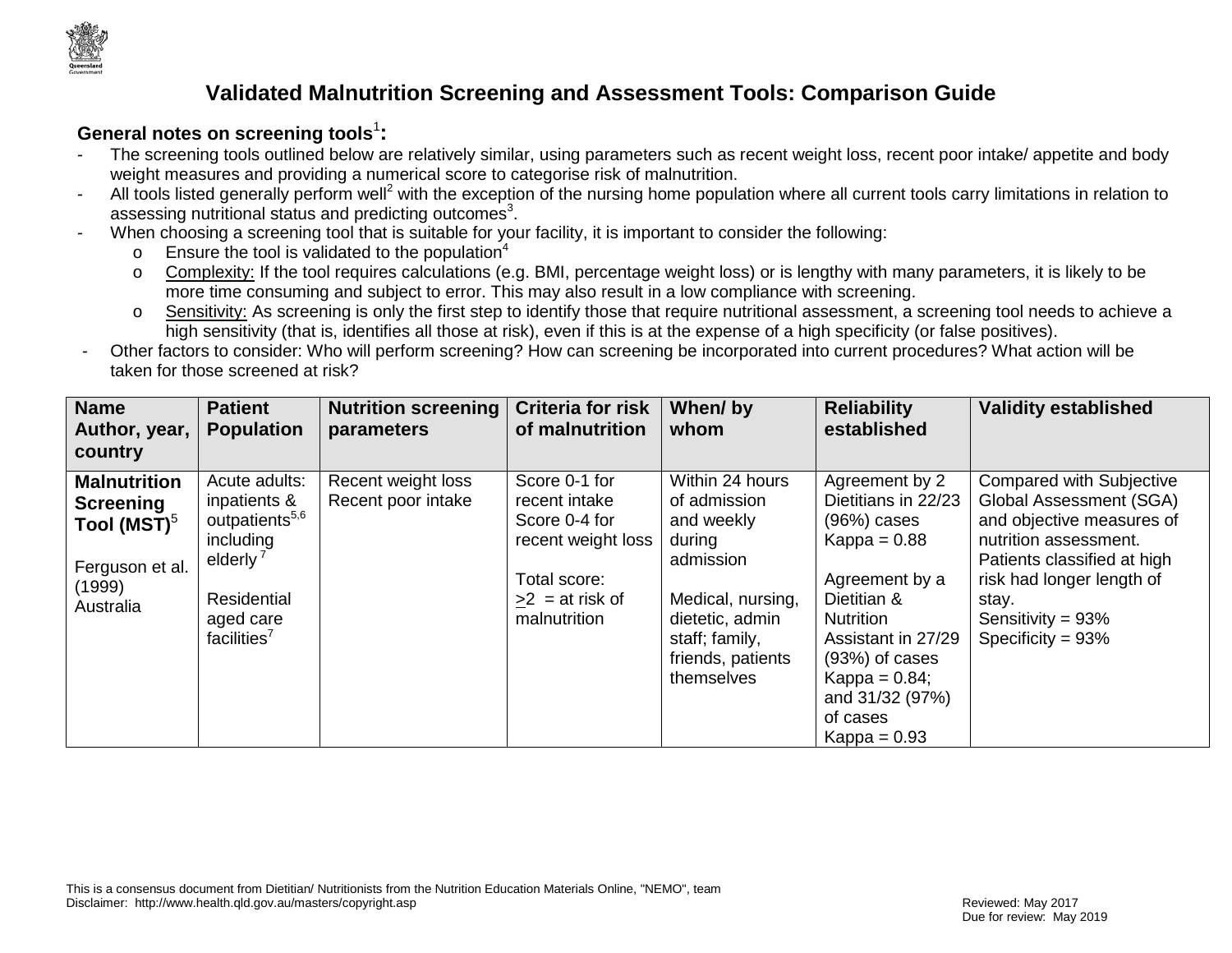

| <b>Name</b><br>Author, year,<br>country                                                                                                       | <b>Patient</b><br><b>Population</b>                                                                                                       | <b>Nutrition screening</b><br>parameters                                                                                                                     | <b>Criteria for risk</b><br>of malnutrition                                                                            | When/by<br>whom                                                                   | <b>Reliability</b><br>established                                                                                                | <b>Validity established</b>                                                                                                                                                                                                                               |
|-----------------------------------------------------------------------------------------------------------------------------------------------|-------------------------------------------------------------------------------------------------------------------------------------------|--------------------------------------------------------------------------------------------------------------------------------------------------------------|------------------------------------------------------------------------------------------------------------------------|-----------------------------------------------------------------------------------|----------------------------------------------------------------------------------------------------------------------------------|-----------------------------------------------------------------------------------------------------------------------------------------------------------------------------------------------------------------------------------------------------------|
| Mini<br><b>Nutritional</b><br><b>Assessment</b><br>– Short<br>Form<br>(MNA-SF) $^8$<br>Rubenstein et<br>al.<br>(2001)<br><b>United States</b> | Elderly<br>May be best<br>used in<br>community,<br>sub-acute or<br>residential<br>aged care<br>settings,<br>rather than<br>acute care $2$ | Recent intake<br>Recent weight loss<br><b>Mobility</b><br>Recent acute disease<br>or psychological<br>stress<br>Neuropsychological<br>problems<br><b>BMI</b> | Score 0-3 for<br>each parameter<br>Total score:<br>$<$ 11 = at risk,<br>continue with<br><b>MNA</b>                    | On admission<br>and regularly<br>Not stated                                       | Not reported                                                                                                                     | Compared to MNA and<br>clinical nutritional status.<br>Sensitivity = 97.9%<br>Specificity = $100\%$<br>Diagnostic accuracy = 98.7%<br>Compared with SGA in older<br>inpatients Sensitivity = $100\%$<br>Specificity = $52\%^2$                            |
| <b>Malnutrition</b><br><b>Universal</b><br><b>Screening</b><br>Tool<br>(MUST) $^9$<br>Malnutrition<br>Advisory<br>Group, BAPEN<br>(2003) UK   | Adults - acute<br>and<br>community                                                                                                        | <b>BMI</b><br>Weight loss (%)<br>Acute disease<br>effect score                                                                                               | Score $0 - 3$ for<br>each parameter.<br>Total score:<br>$>2$ = high risk<br>$1 = \text{medium risk}$<br>$0 =$ low risk | Initial assessment<br>and repeat<br>regularly<br>All staff able to<br>use         | Quoted to be<br>internally<br>consistent and<br>reliable.<br>Very good to<br>excellent<br>reproducibility<br>$Kappa = 0.8 - 1.0$ | Face validity, content<br>validity, concurrent validity<br>with other screening tools<br>(MST and NRS) <sup>10</sup><br>Predicts mortality risk &<br>increased length of stay and<br>discharge<br>destination in acute<br>patients <sup>11</sup>          |
| <b>Nutrition</b><br><b>Risk</b><br><b>Screening</b><br>$(NRS-2002)^{12}$<br>Kondrup et al.<br>(2003)<br>Denmark                               | Acute adult                                                                                                                               | Recent weight loss<br>(% )<br>Recent poor intake<br>(% )<br><b>BMI</b><br>Severity of<br>disease<br>Elderly                                                  | Score 0-3 for<br>each<br>parameter<br>Total score:<br>$> 3 = start$<br>nutritional support                             | At admission and<br>regularly during<br>admission<br>Medical and<br>nursing staff | Good agreement<br>between a Nurse,<br>Dietitian and<br>Physician<br>Kappa = $0.67$                                               | Retrospective and<br>prospective analysis. Tool<br>predicts higher likelihood of<br>positive outcome from<br>nutrition support and<br>reduced length of stay<br>among patients selected at<br>risk by the screening tool &<br>provided nutrition support. |

Table adapted, with permission, from Banks (2008)**<sup>1</sup>**

For more information about nutrition screening tools and how to implement nutrition screening process in your healthcare facility, refer to the Evidence Based Practice Guidelines for the Nutritional Management of Malnutrition in Adult Patients across the Continuum of Care<sup>13</sup>.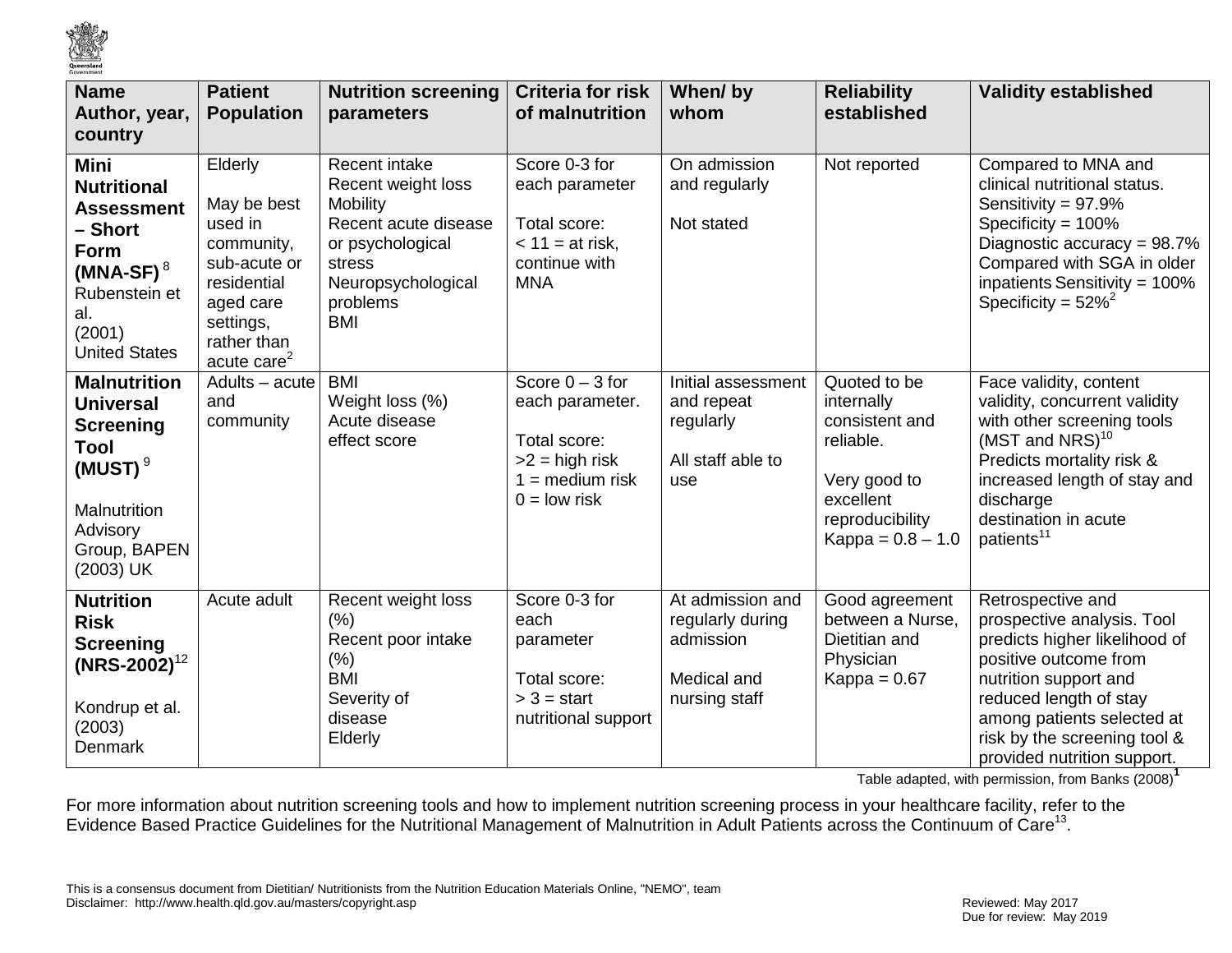

## **Validated Nutrition Assessment Tools: Comparison Guide**

### **General notes on assessment tools**<sup>12</sup> **:**

The tools outlined below are recommended because of their higher sensitivity and specificity at predicting nutritional status. Training is required for the correct application of nutrition assessment tools. A link to a training DVD on completing the SGA is available on the [NEMO website.](http://10.21.44.51/s/search.html?collection=QHEPS_WWW&scope=qheps.health.qld.gov.au/metronorth,hi.bns.health.qld.gov.au&query=nutrition%20assessment%20DVD)

| <b>Name</b><br>Author, year                                                                                                                    | <b>Setting and Patient</b><br><b>Population</b>                                                                                                                                                                                                     | <b>Nutrition assessment parameters</b>                                                                                                                                                                                                                                                           | <b>Rationale/ Clarification</b>                                                                                                                                                                                                          |
|------------------------------------------------------------------------------------------------------------------------------------------------|-----------------------------------------------------------------------------------------------------------------------------------------------------------------------------------------------------------------------------------------------------|--------------------------------------------------------------------------------------------------------------------------------------------------------------------------------------------------------------------------------------------------------------------------------------------------|------------------------------------------------------------------------------------------------------------------------------------------------------------------------------------------------------------------------------------------|
| <b>Subjective Global</b><br><b>Assessment</b><br>(SGA)<br>Detsky, A.S. et al. $198714$                                                         | Setting:<br>Acute <sup>14,15,16</sup><br>Rehab <sup>17</sup><br>Community <sup>18</sup><br>Residential Aged Care <sup>19</sup><br>Patient group:<br>Surgery <sup>14</sup><br>Geriatric 17,18,19,20<br>Oncology <sup>15</sup><br>Renal <sup>16</sup> | Includes medical history (weight, intake, GI<br>symptoms, functional capacity) and physical<br>examination<br>Categorises patients as:<br>- SGA A (well nourished)<br>- SGA B (mild-moderate malnutrition) or<br>- SGA C (severe malnutrition)                                                   | • Requires training<br>• Easy to administer<br>· Good intra- and inter-rater<br>reliability                                                                                                                                              |
| <b>Patent Generated</b><br><b>Subjective Global</b><br><b>Assessment</b><br>(PG-SGA)<br>Ottery, F. 2005 <sup>21</sup><br>http://pt-global.org/ | Setting:<br>Acute <sup>22-24</sup><br>Patient group:<br>Oncology $2\overline{2}$<br>Renal <sup>23</sup><br>Stroke <sup>24</sup>                                                                                                                     | Includes medical history (weight, intake,<br>symptoms, functional capacity, metabolic<br>demand) and physical examination<br>Categorises patients into SGA categories (A,<br>B or C) as well as providing a numerical score<br>for triaging. Global categories should be<br>assessed as per SGA. | • Numerical score assists in<br>monitoring changes in nutritional<br>status<br>• Easy to administer<br>• Scoring can be confusing but this<br>can be addressed through training<br>• Patients can complete the first half<br>of the tool |
| <b>Mini-Nutritional</b><br><b>Assessment</b><br>(MNA)<br>Guigoz Y et al.<br>1994 <sup>25</sup><br>http://www.mna-elderly.com/                  | Setting:<br>Acute <sup>25</sup><br>Community <sup>25</sup><br>Rehab <sup>25</sup><br>Long term care <sup>25</sup><br>Patient group:<br>Geriatric <sup>25</sup>                                                                                      | Screening and Assessment component<br>Includes diet history, anthropometry (weight<br>history, height, MAC, CC), medical and<br>functional status.<br>Assessed based on numerical score as:<br>- no nutritional risk<br>- at risk of malnutrition or<br>- malnourished                           | $\bullet$ Lengthy<br>• Low specificity for screening<br>section of tool in acute<br>populations <sup>2</sup><br>• Can be difficult to obtain<br>anthropometric data in this patient<br>group<br>• Need calculator to calculate BMI       |

For more information about nutrition assessment, refer to the Evidence Based Practice Guidelines for the Nutritional Management of Malnutrition in Adult Patients across the Continuum of Care<sup>13</sup>.

This is a consensus document from Dietitian/ Nutritionists from the Nutrition Education Materials Online, "NEMO", team Disclaimer: http://www.health.qld.gov.au/masters/copyright.asp **Reviewed: May 2017** Reviewed: May 2017